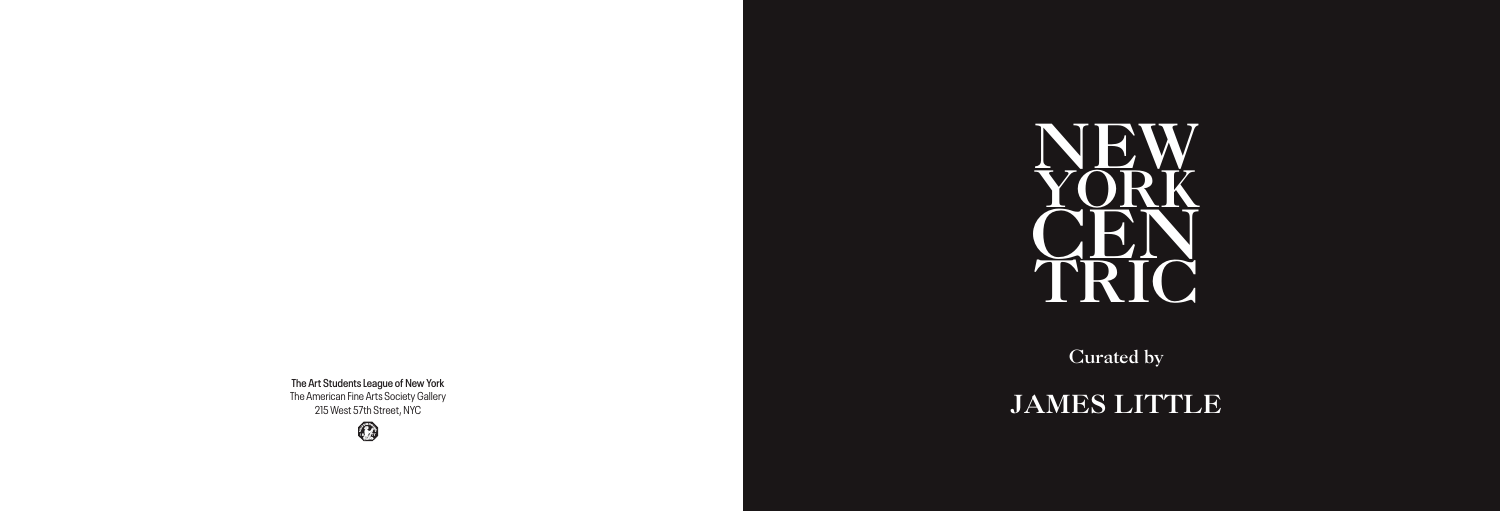"Too much is expected of Art, that it mean all kinds of things and is the solution to questions no one can answer. Art is much simpler than that. Its pretentions more modest. Art is a sign, an insignia to celebrate the faculty for invention."

Stuart Davis wrote this in 1956, but it seems newly relevant today. Over the past three decades, art has been increasingly required to "mean all kinds of things" and to offer solutions to "questions no one can answer," often at the expense of any other considerations. Today, in many prestigious art schools, students who wish to be taken seriously (and, sometimes, receive acceptable grades) are urged to make work that addresses such daunting issues as political unrest, climate change, civil rights, gender equality, animal welfare, poverty, and all the rest of it. They are trained, as well, to speak persuasively about their efforts as if works of art were effective antidotes to these perhaps insurmountable problems. It's worth noting that Davis, a committed social activist during the Depression of the 1930s, never made what could be defined as "political art," always keeping his efforts to improve society separate from his investigations in the studio,

It's fortunate, given the currency of such desiderata, that artists are often contrarians who refuse to be confined to well-traveled paths. Many of the most interesting artists are often the most contrary, so no matter how prevalent or fashionable a set of values may appear to be, at a given moment, there are always talented rebels who present us with engaging alternatives. In modern times, it's not necessarily a daring vanguard that opposes the entrenched criteria of a conservative establishment, as it was in the 19th century. Sometimes the values of

of what he called "color-space-logic." His work for social justice demanded so much of his time that it often prevented him from painting (he mainly produced drawings and works on paper in the 1930s) but it had significant results, such as getting artists classified as workers eligible for government support—hence the WPA art programs. Present day art schools usually discourage this kind of dichotomy, insisting that art have demonstrable "relevance" to the most vexed issues of the day. Wordless aesthetic and formal considerations frequently seem to be considered less important than "intentionality," as academic jargon terms it, and concepts that can be verbally explicated.

#### **FOREWORD**

#### NEW YORK–CENTRIC: A NON-COMPREHENSIVE OVERVIEW

the vanguard become so widely accepted that they constitute a new academy and, in turn, provoke the development of alternatives. In the late 1950s, when Abstract Expressionism was increasingly acclaimed by the small art world of the time, and the meaning of authenticity, the necessity of abstraction, and the function of art as a revelation of the unseen were passionately debated in the Cedar Tavern and The Club, so many younger artists who absorbed these values strove to emulate Willem de Kooning's dense, layered paint-handling that Clement Greenberg derisively termed their approach "the Tenth Street Touch." There were equally committed established and aspiring Abstract Expressionists on the West Coast (in part because of the influence of Hans Hofmann, Clifford Still, and Mark Rothko, all of whom taught there). But denying that abstraction was the only possible approach for mid-20th century artists, a group of adventurous younger painters in San Francisco's Bay Area stubbornly insisted on making recognizable images, conjuring up brilliantly lit interiors and silhouetted bathers with the broad, juicy paint handling of both their East and West Coast peers. About the same time, back in New York, the Pop artists adopted the imagery and appearance of banal, vernacular, commercial art as a rejection of Ab Ex's emphasis on the heroic, the universal, and the angst-driven, while others, later grouped under the rubric Color Field, similarly moved away from Abstract Expressionism's unease, along with its reliance on gesture and contingency, without shifting towards representation of any kind. The Color Field painters remained faithful to their older predecessors' conviction that abstraction was the only viable language for artists of their generation and faithful, as well, to the idea that the painter's role was to respond to inner imperatives, not reproduce the visible. Like the Abstract Expressionists, too, the Color Field painters were convinced that every canvas, no matter how much it resembled nothing but itself, encapsulated all of its author's experience. Yet instead of gestural Abstract Expressionism's dragged, wet-into-wet paint handling, and tonal modulation, the younger artists constructed their paintings with generous expanses of intense, often thin, more or less unmodulated hues, making color and the way it was applied the main carriers of emotion and meaning. Taking a cue from Jackson Pollock's pours and dripped skeins of paint, and departing from his conception of a painting as a vital, all-over expanse, (perhaps with some guidance from Claude Monet's late paintings of his lily pond) the Color Field painters created confrontational, expansive, non-representational compositions that have often been described as disembodied. These richly associative orchestrations of color, in which chance and will seemed to play equal parts, were as abstract and devoid of physicality as music. Perhaps most importantly, they were unabashedly beautiful, aiming at ravishing both the eye and the intellect with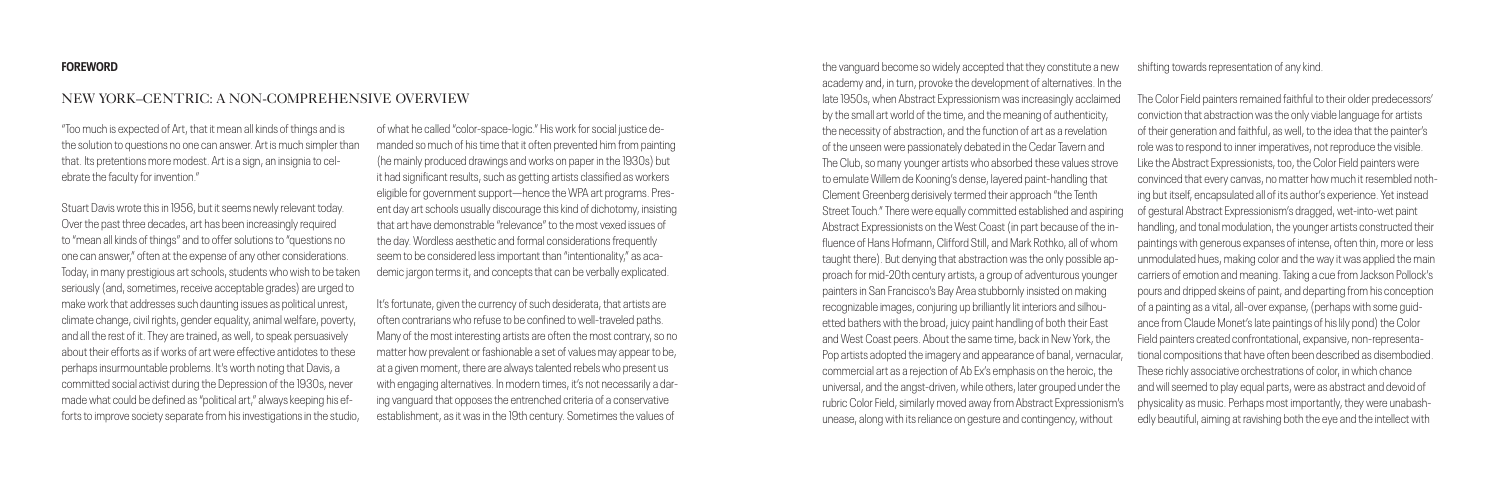radiant hues that often seemed to have arrived on the canvas without effort and to have become pure visual phenomena.

Subsequent generations of ambitious New York abstract painters have built on this complex, multivalent legacy, constructing conceptions of what a painting can be that, among other things, pay homage to their predecessors and argue with their assumptions, frequently at the same time, in unpredictable and diverse ways. This exhibition, *New York-Centric*, can be described as an overview of the work of some of these artists, made over roughly the past five decades, from the 1970s to the present. The show presents twenty painters, from different generations, all of whom obviously admire the audacity and independence of the Abstract Expressionists, as well as the innovations of the Color Field painters, but have issued their own challenges to their distinguished forerunners while continuing to believe in the potency and flexibility of abstraction. Their work depends upon the essential raw materials of painting—color both in itself and in combination, inflections of surface and touch, conversations among shapes, and the physicality of paint in all its possible manifestations and proceeds from the assumption that these elements can stir us deeply, without resorting to words, to trigger countless enriching associations. What's very significant is that all of these painters have refused to put their art into the service of anything other than

aesthetic concerns, no matter how deeply they themselves felt about the current state of society and the environment. They explore, in their work, an impressively wide range of individual, often surprising, notions of what an abstract painting can be and, in doing so, enlarge the expressive possibilities for non-literal image making.

> It's not surprising, given the diversity of the ages, backgrounds, formations, and ethnicity of the selected artists, that they should have very different conceptions and very different ways of making a picture, their common faith in the importance of abstraction and their enthusiasm for the way color can communicate notwithstanding. Any exhibition that includes work by both Alma Thomas, born at the end of the 19th century, and Margaret Neill, born more than half a century later, is bound to demonstrate both evolving ideas about painting and ways of embodying them. Yet both of these women make work that is about luminous, intense color deployed in ways that implies movement, while evoking our experience of the natural world with its changing hues and intensities of light.

*New York-Centric* is by no means a comprehensive, all-encompassing selection, nor is it intended to be. Rather, it is an engagingly individual and idiosyncratic survey, a reflection of personal experience and predilection, chosen by James Little, a dedicated painter whose own work could be described as stemming from the same convictions as that of the artists he has included. In a general sense, the shared aesthetic beliefs of the twenty painters in *New York-Centric* are evident, especially on first acquaintance, but despite these commonalities, the longer we spend with the works in the show, the more aware we become of the notable differences among them. The selection includes works posited on the expressive possibilities of rational, clear-headed geometry and planning, as well as others that depend on improvisation and alertness to suggestions that arise in the course of making the painting, as well as many works whose character lies between these polarities—or somewhere else entirely. The paintings on view range from Robert Swain's meticulous codification of color relationships to Larry Poons's explosive tangle of unstable, unnamable

hues; from Al Loving's illusionistic demonstration of how chroma and texture can disrupt even the most lucid geometry, to Stanley Boxer's affirmation of the materiality of paint itself; from Gabriele Evertz's disciplined array of colored bands to Ed Clark's apparently spontaneous, over-scaled swipes of modulated hues; and much, much more. Variousness, in fact, is the main unifying characteristic of this exhibition, after abstractness and a celebration of the power of color.

 The late art historian Eugene Goossens was fond of saying "No movements. Only artists." It was his way of reminding us of the dangers

of relying on broad generalizations and neat categories in order to come to terms with works of art, instead of paying attention to the special, often unruly, even unclassifiable qualities of the things made by special, perhaps unruly, unclassifiable individuals. It's helpful to remember Goossens' admonition when we encounter the compelling, highly personal, wide-ranging, albeit somehow related works in *New York-Centric*.

# KAREN WILKIN

New York, 2019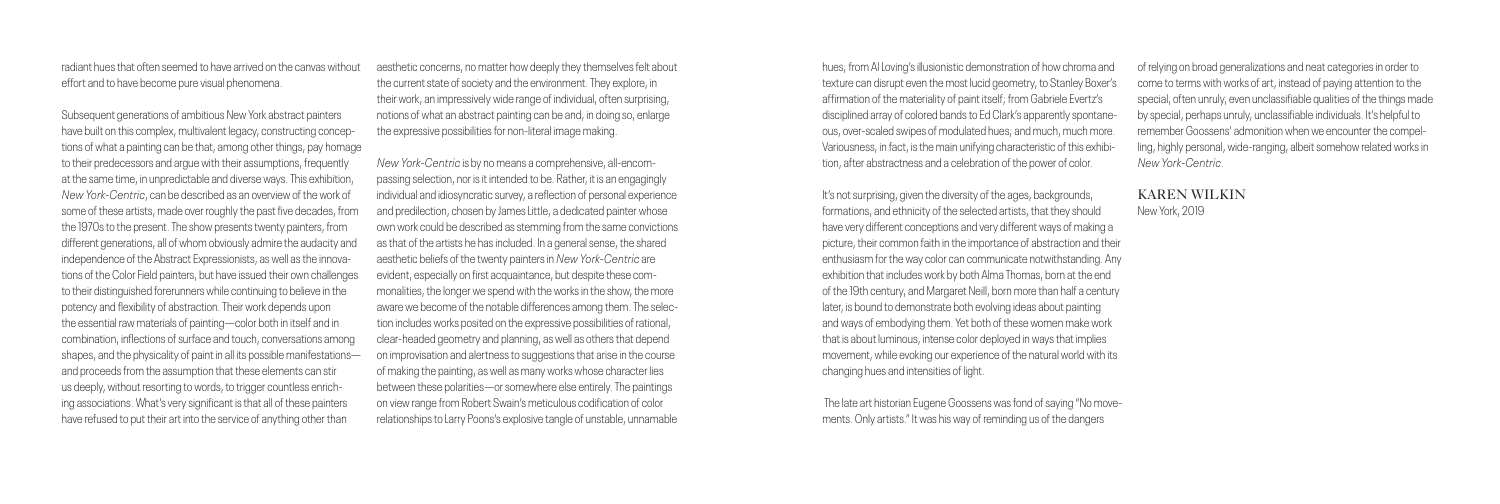#### NEW YORK–CENTRIC Organized and Curated by

#### JAMES LITTLE New York, 2019



I organized this exhibition with the following requirements in mind: the work should be abstract, produced in or around New York during the latter half of the 20th or beginning of the 21st century, and it must be painting. My decision was to bring

together exemplary work and ideas that addressed issues in contemporary American abstract painting.

I sought out work that I felt had a conceptual and radical emphasis on the paint and its properties, that investigated and experimented with color and, to some extent, color theory and design, and expressionism. I considered a variety of artists and sensibilities. The common threads are the dialogues the artists have with the medium and the relationships they have developed within their work and to the art of the past.

Among the artists, some are well-known. Others are underknown, and unknown. The most noticeable, discernable, and outstanding

features of this exhibition are clarity, quality and deftness of hand. Fundamentally, this exhibition harks back to why artists choose paint as a medium, what they do with it, and how it remains relevant. This, at a time when contemporary art trends address critical issues of the day—politics, gender identity, race, social inequality, war and terrorism and the environment. Abstract painting doesn't appear to have a voice in the conversation. But nothing could be further from the truth. Throughout history, painting, in its ongoing transformation, has served humanity and provided for its mental, social and spiritual health. In doing so, painting has helped shape opinions and attitudes, and societal norms, and it continues to do so today. The artists in this exhibition represent that tradition through abstraction.

> Exactly. But let me tell you one thing: there is a between work produced here in New York and I It's heroic painting.

I curated this exhibition because I felt an urgency for renewed focus and attention to abstract painting and to the contributions that these artists, in particular, have made and continue to offer to the art historical cannon. At this time in our culture, I organized this show because it needed to be done.

#### JAMES LITTLE:

I'm not talking about trends—I'm talking about of unadorned art. I'm doing something that people taken work that I think has been overlooked and big stars may not even know these artists, but they

#### HORACE BROCKINGTON:

The group that you put together—the ones who they did not survive the canon—how do you de

#### LITTLE:

The canon is not finite. You can't close the door. fashion, you can't measure it that way... I'm tryi tum, an attitude that these paintings are draped

# BROCKINGTON**:**

So, New York is not a place per se—it's a state

#### LITTLE:

| a type of purity, a type<br>ople think is archaic: I've<br>d unappreciated. The<br>they should. | <b>BROCKINGTON:</b><br>New York has always been a hub to embrace everything, and<br>everything that those artists threw into those works came from<br>someplace else.                                                                                  |
|-------------------------------------------------------------------------------------------------|--------------------------------------------------------------------------------------------------------------------------------------------------------------------------------------------------------------------------------------------------------|
| o may have seemed like<br>eal with this?                                                        | LITTLE:<br>I see certain patterns of making that can only happen in this city;<br>New York City is porous, and it demands a certain confidence and<br>decision making. People may say abstract art is out of fashion, but<br>I'm not done with it yet. |
| . Artists go in and out of<br>ing to show a momen-<br>din.                                      | <b>BROCKINGTON:</b><br>If the paintings are not there to entertain, what are they there to do?                                                                                                                                                         |
| of mind, a sensibility?                                                                         | LITTLE:<br>TEACH.<br>I want people to know that no art ever truly gets pushed out.                                                                                                                                                                     |
| distinct difference<br>os Angeles.                                                              |                                                                                                                                                                                                                                                        |

#### **On November 27, 2018, art historian Horace Brockington visited James Little at The Art Students League of New York to talk about his upcoming exhibition,** *New York-Centric***, the importance of teaching, and his pursuit of pure abstract painting.**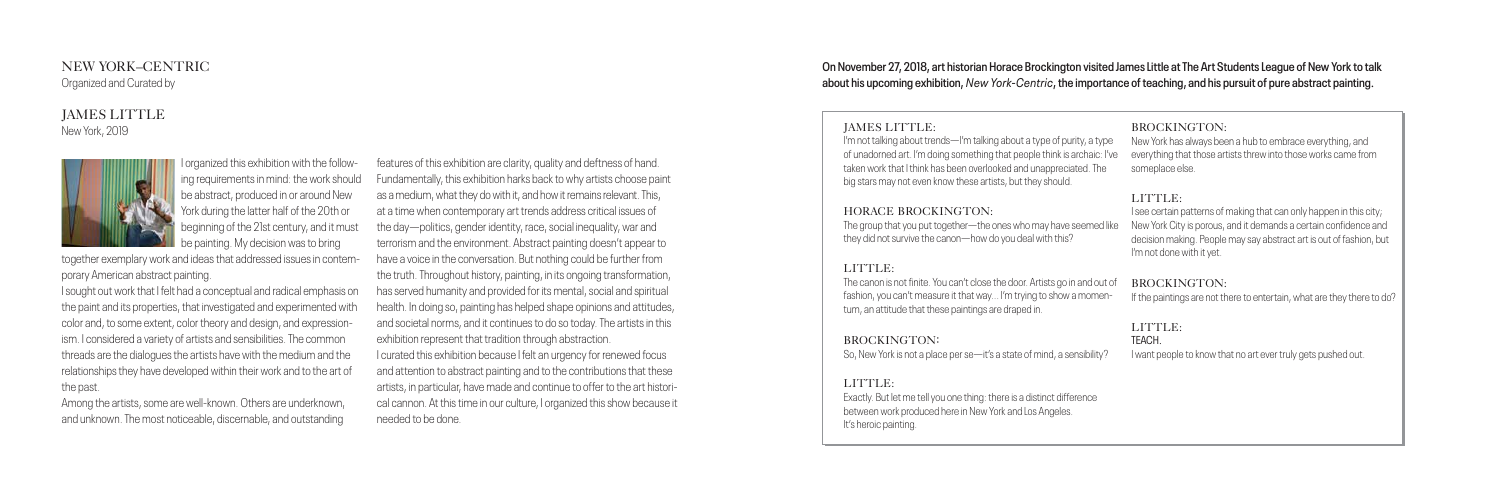#### **REMARKS**

*New York-Centric* inaugurates the regeneration of the Gallery of the American Fine Arts Society. The new Gallery is at its core an idea: the exhibition space as an extension of the artist's studio—thereby creating a direct and potent current between the public and the methods and intelligence of artists. In a robust selection of abstract paintings, curator, artist, and instructor James Little suggests that the rigid parameters of the art historical canon have deterred viewers from appreciating the kind of work that artists look at to solve pictorial problems. The artists in *New York-Centric* are those who have influenced James's work and to whom James refers in teaching his students. Appropriately, James's classroom studio is next door to the exhibition space.

# MICHAEL RIPS

Executive Director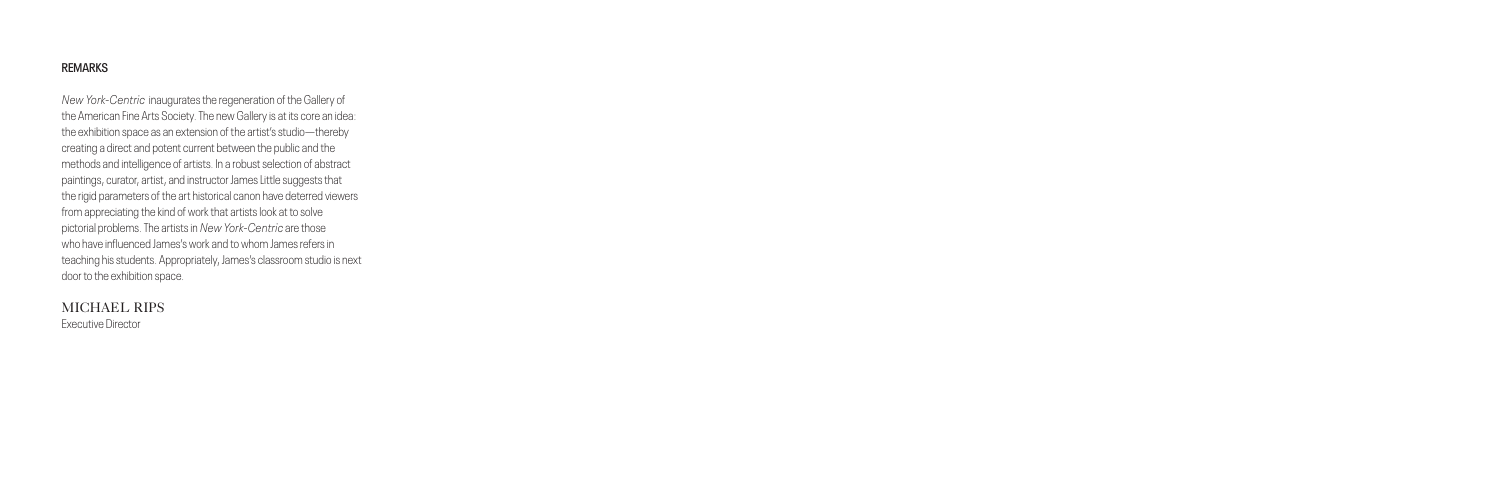STANLEY BOXER (1926–2000)

**Attentionscleavedharvestsofpast, 1977**

Oil on linen 65 x 55 inches Courtesy of Estate of Stanley Boxer and Berry Campbell Gallery, N.Y.

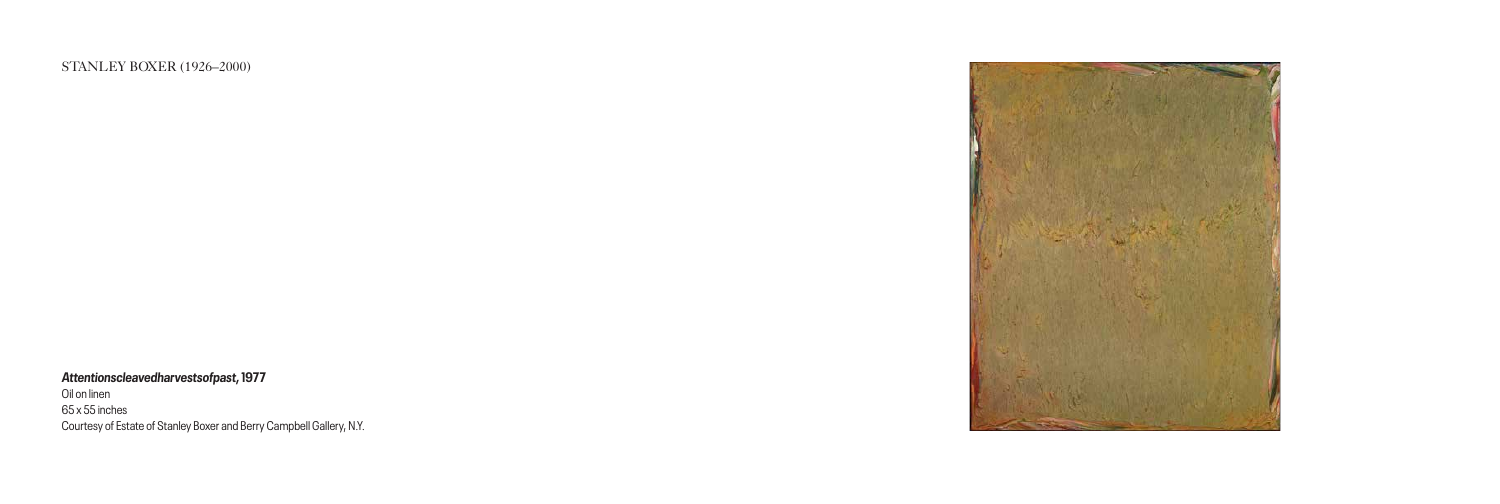#### DAN CHRISTENSEN (1942–2007)

**Jarrito, 1997**

Acrylic on canvas 78 x 61 inches Courtesy of Estate of Dan Christensen and Berry Campbell Gallery, N.Y.

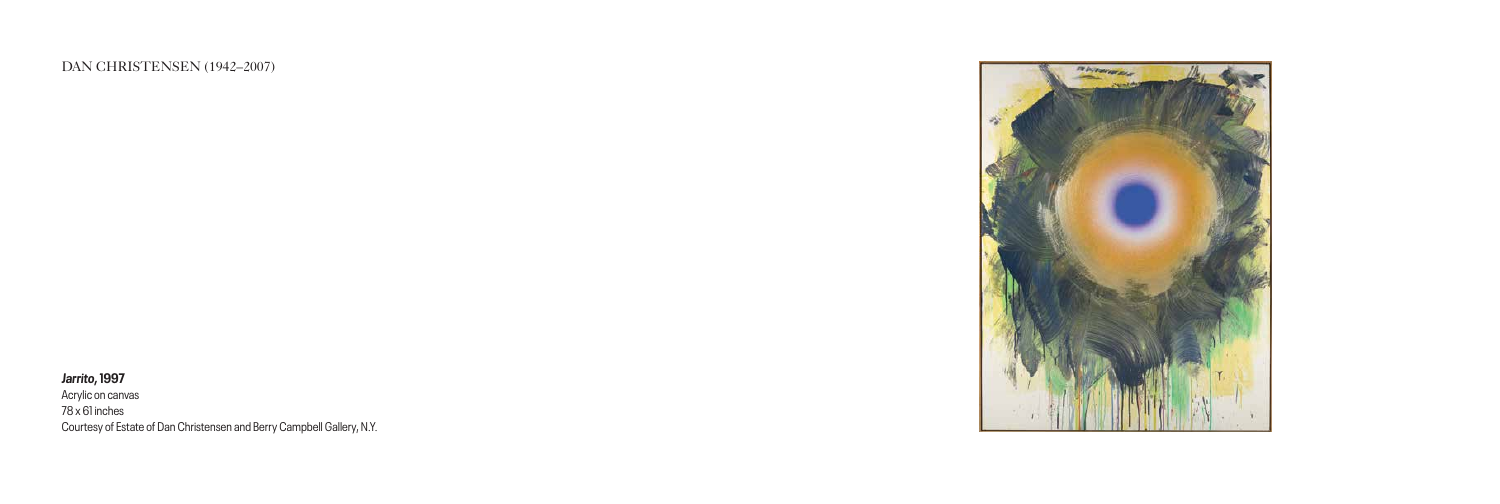ED CLARK (1926–)

# **Bastille, 1991**

Acrylic on canvas 56 x 44 inches Private Collection

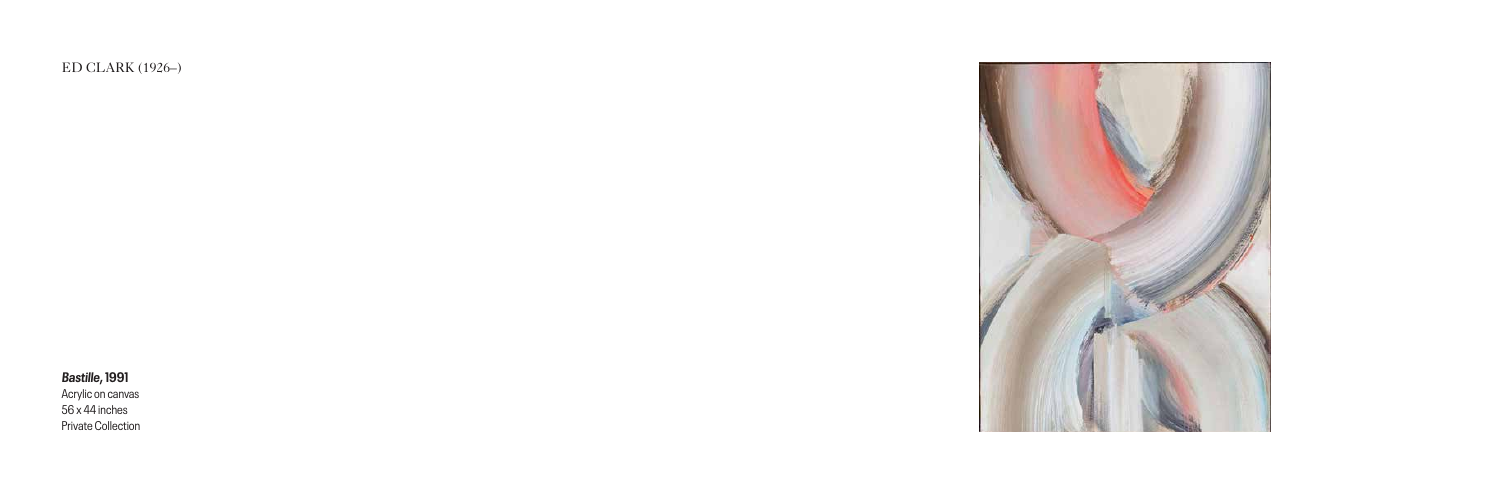TOM EVANS (1943–)

**Untitled, 1973** Mixed metallic substances on canvas 82 x 64 inches Courtesy of the Artist

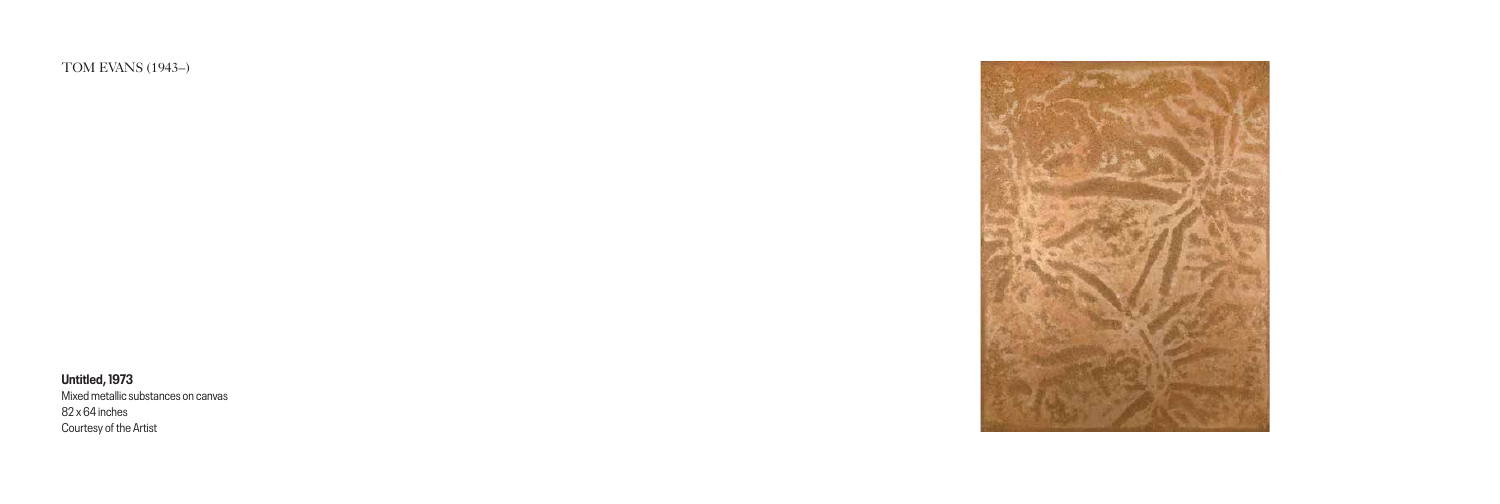GABRIELE EVERTZ (1945–)

**Chromatics + Metallics (Green), 2014**

Acrylic on canvas over birch panel 24 x 24 inches Courtesy of Minus Space

![](_page_9_Picture_3.jpeg)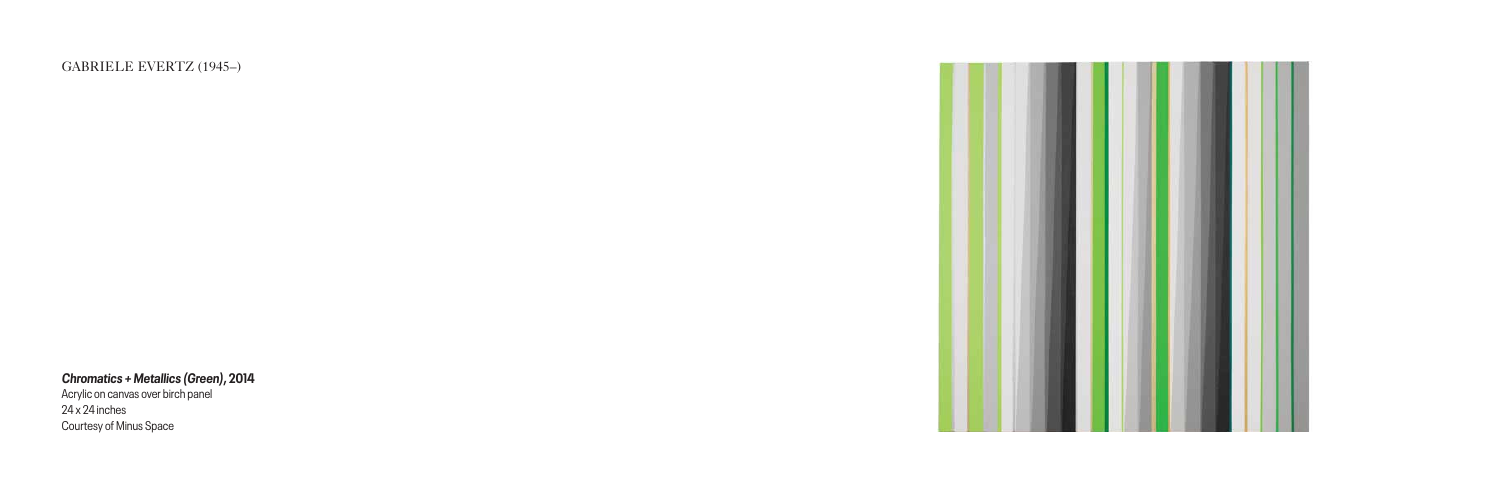### CHARLES HINMAN (1932–)

#### **Runner, 1986**

Oil on canvas 26 x 40 inches Courtesy of the Artist

![](_page_10_Picture_3.jpeg)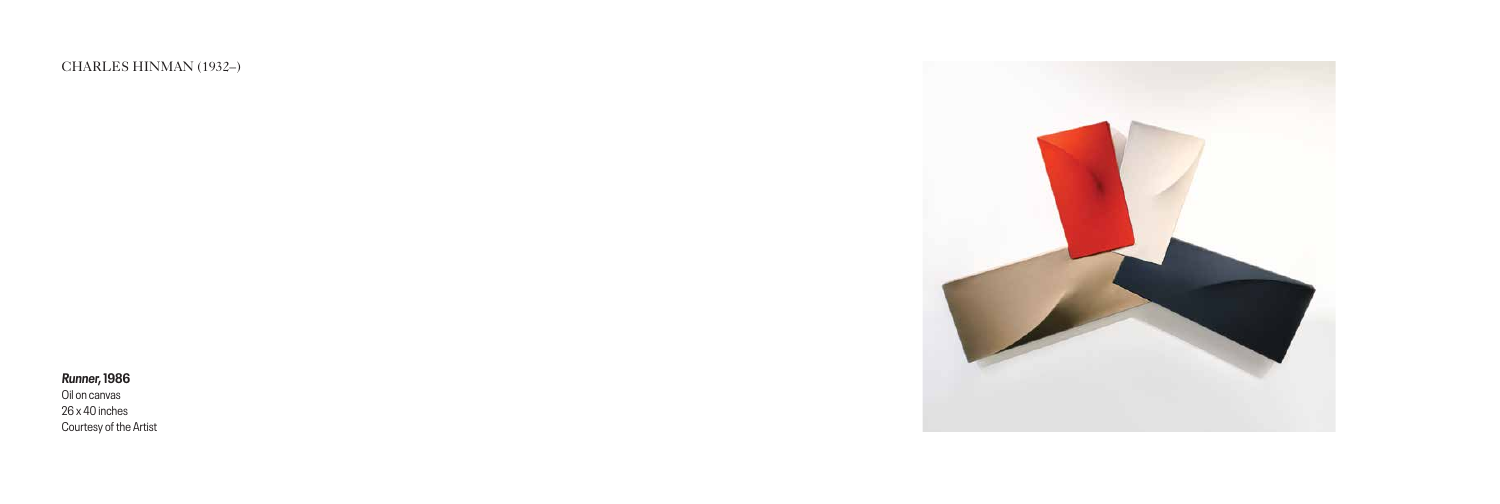STEWART HITCH (1940–2002)

# **Untitled, 1980**

Oil stick on paper 30 x 22 inches Private Collection

![](_page_11_Picture_3.jpeg)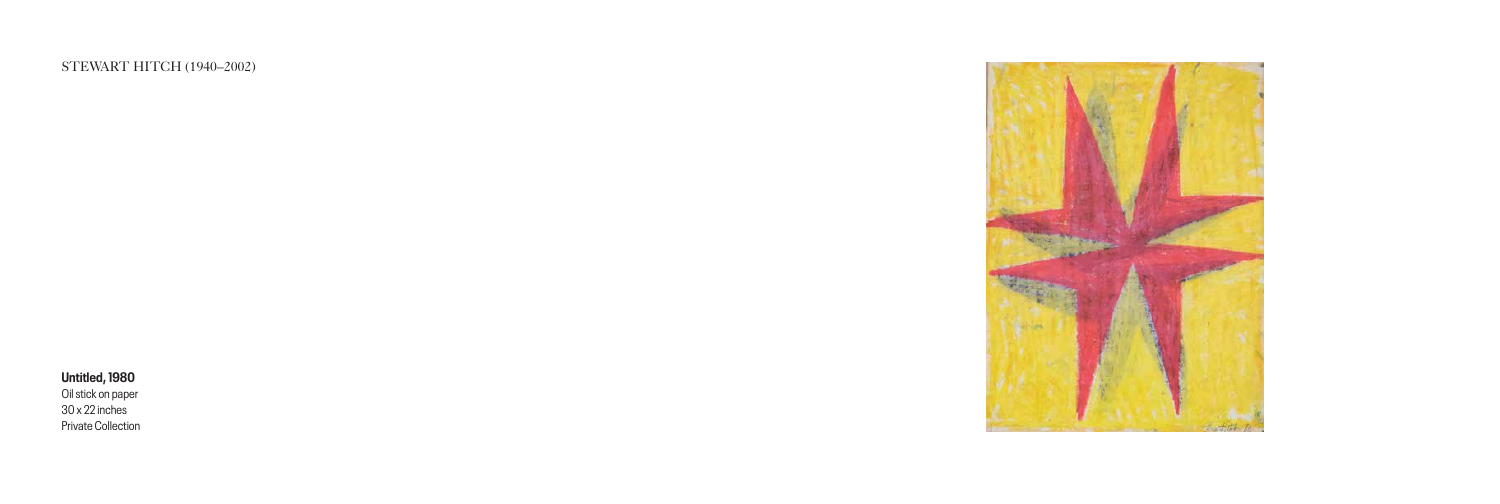BILL HUTSON (1936–)

**Let's Call It This (Study For The Black Painting), 1970**

Oil on canvas 32 x 26 15/16 inches Courtesy of the Petrucci Family Foundation Collection of African American Art

![](_page_12_Picture_3.jpeg)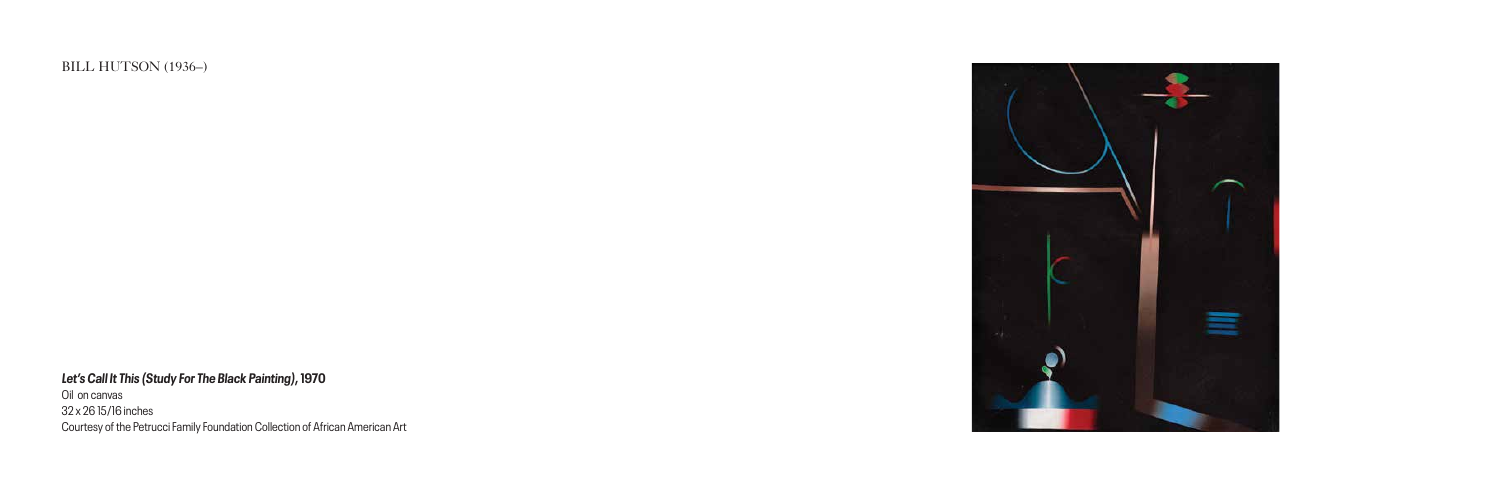# RONNIE LANDFIELD (1947–)

**Radical Light, 1996**

Acrylic on canvas 24 1/2 x 65 1/2 inches Courtesy of the Artist

![](_page_13_Picture_3.jpeg)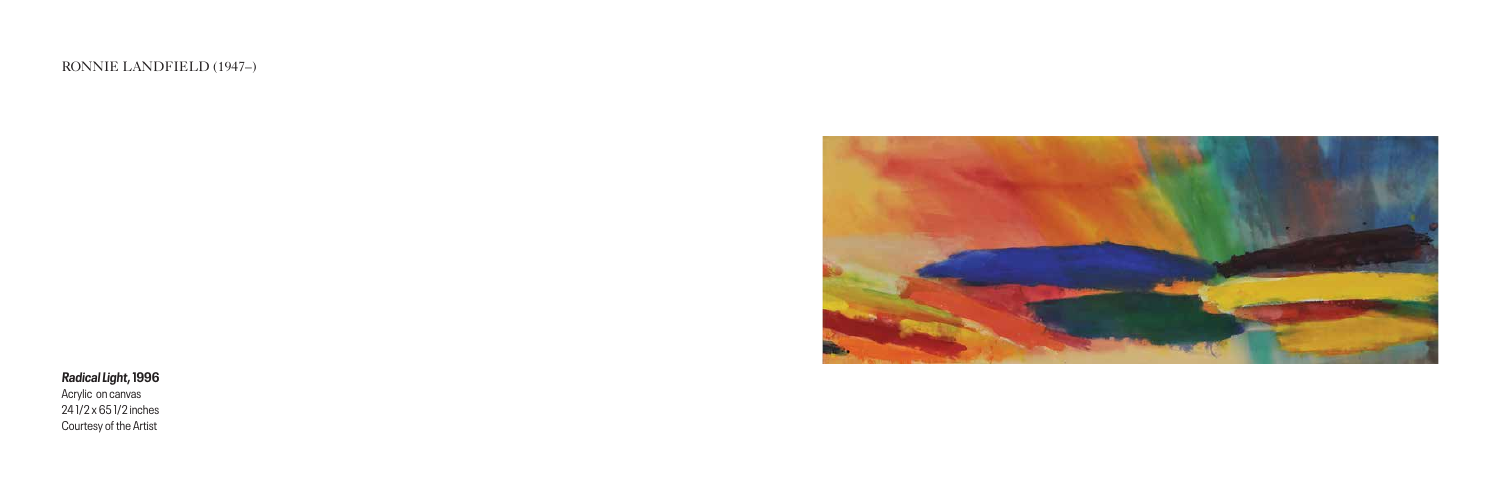JAMES LITTLE (1952–)

**Royal Blood, 2018**

Raw pigment on canvas 32 x 40 inches Courtesy of the Artist and June Kelly Gallery, N.Y.

![](_page_14_Picture_3.jpeg)

![](_page_14_Picture_4.jpeg)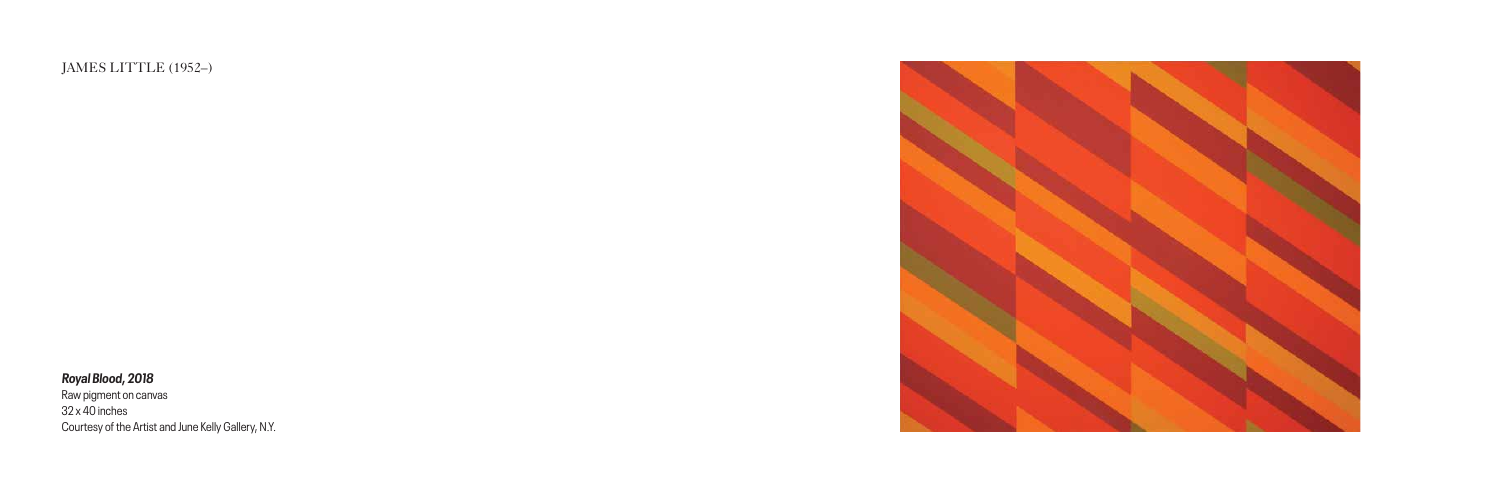AL LOVING (1935–2005)

**New Hexagon, 1996**

Acrylic on canvas 48 x 41 1/2 inches Courtesy of the Estate of Alvin D. Loving and Garth Greenan Gallery, N.Y.

![](_page_15_Picture_3.jpeg)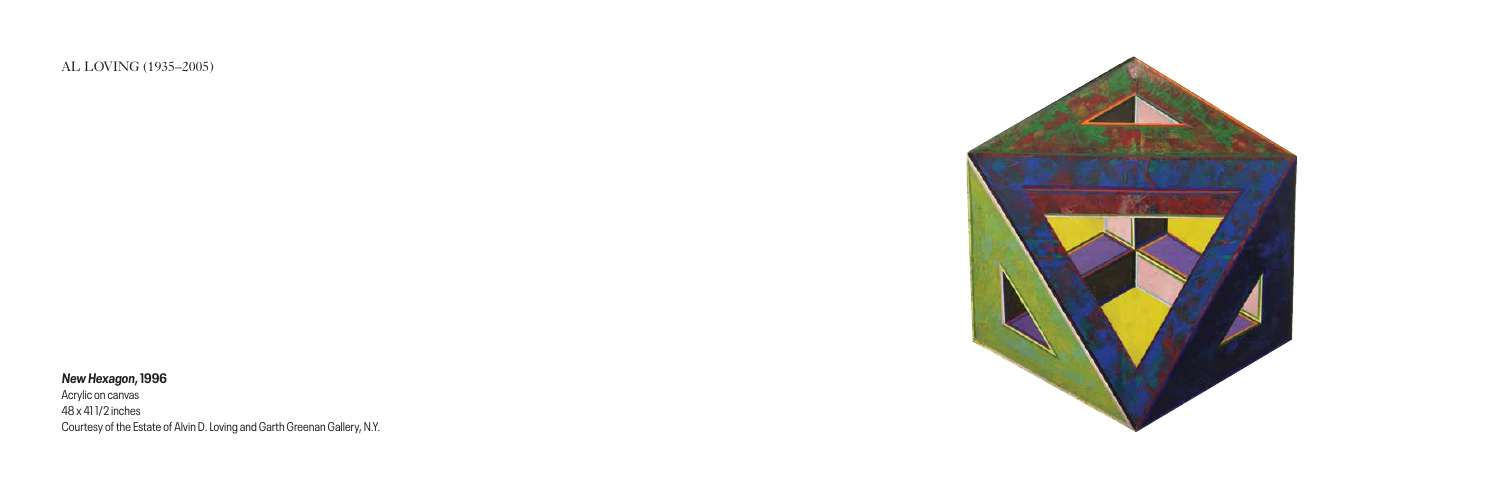# JAMES AUSTIN MURRAY (1969–)

#### **Evolution Class, 2015**

Oil on canvas 36 x 36 inches Courtesy of the Artist and Lyons Wier Gallery, N.Y.

![](_page_16_Picture_3.jpeg)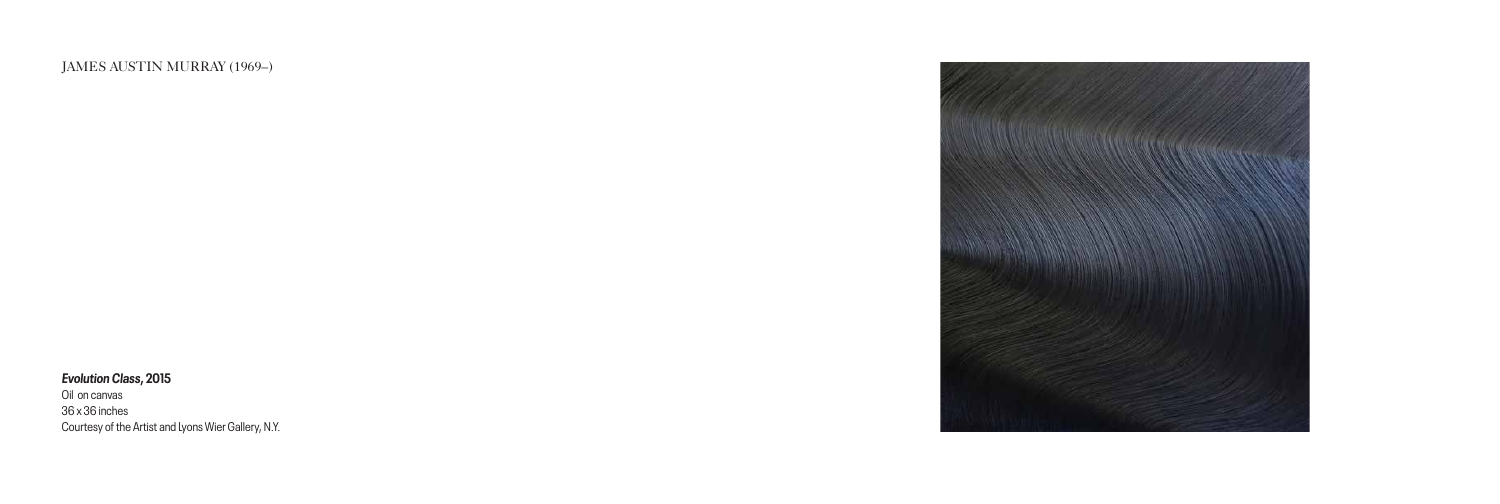MARGARET NEILL (1956–)

# **Pilot, 2018**

Oil on canvas 36 x 36 inches Courtesy of the Artist

![](_page_17_Picture_3.jpeg)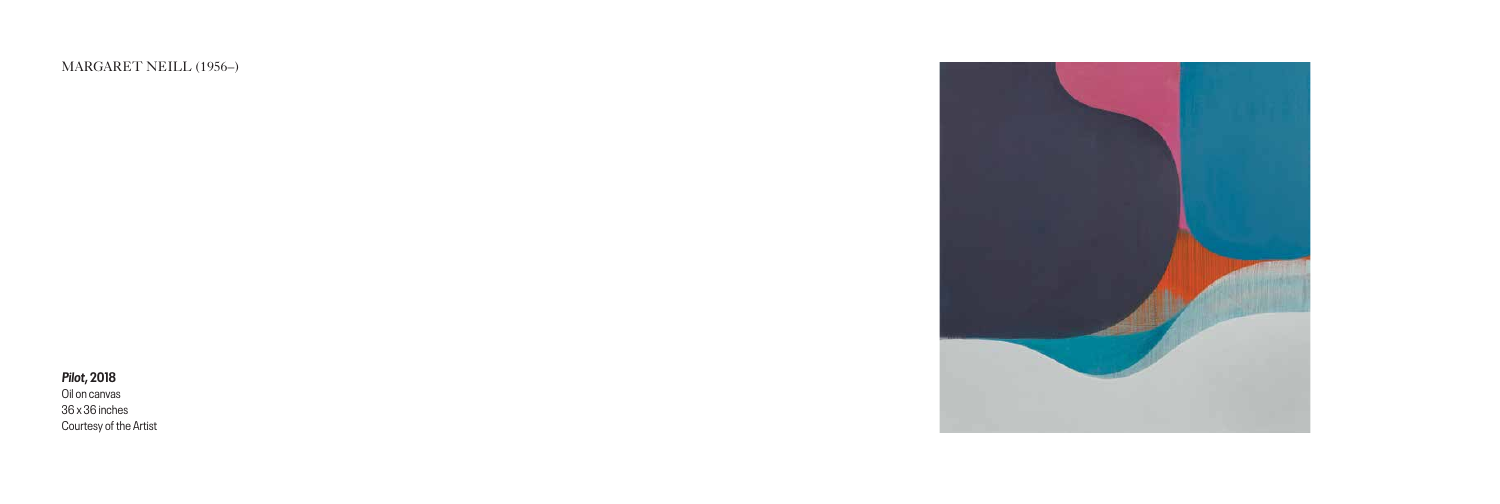#### DOUGLAS OHLSON (1936–2010)

# **Marker/Tight D'arc, 1987**

Oil on canvas 62 x 60 inches Courtesy of the Estate of Douglas Ohlson

![](_page_18_Picture_3.jpeg)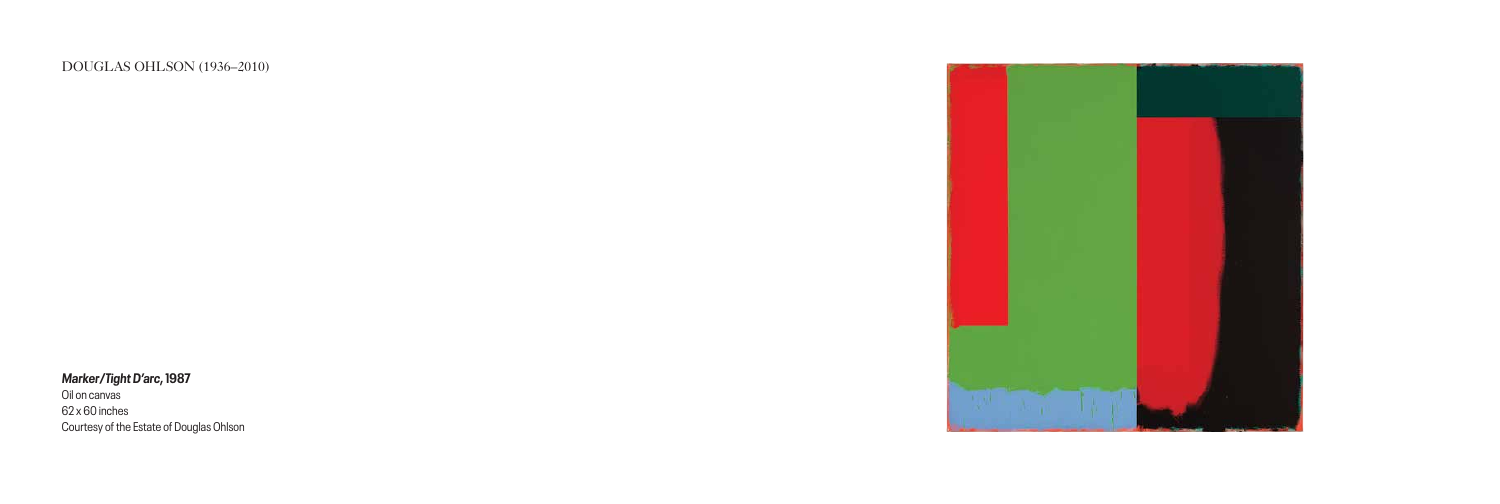LARRY POONS (1937–)

#### **Came and Went, 2017**

Acrylic on canvas 63 1/2 x 34 inches Courtest of Yares Art, N.Y.

![](_page_19_Picture_3.jpeg)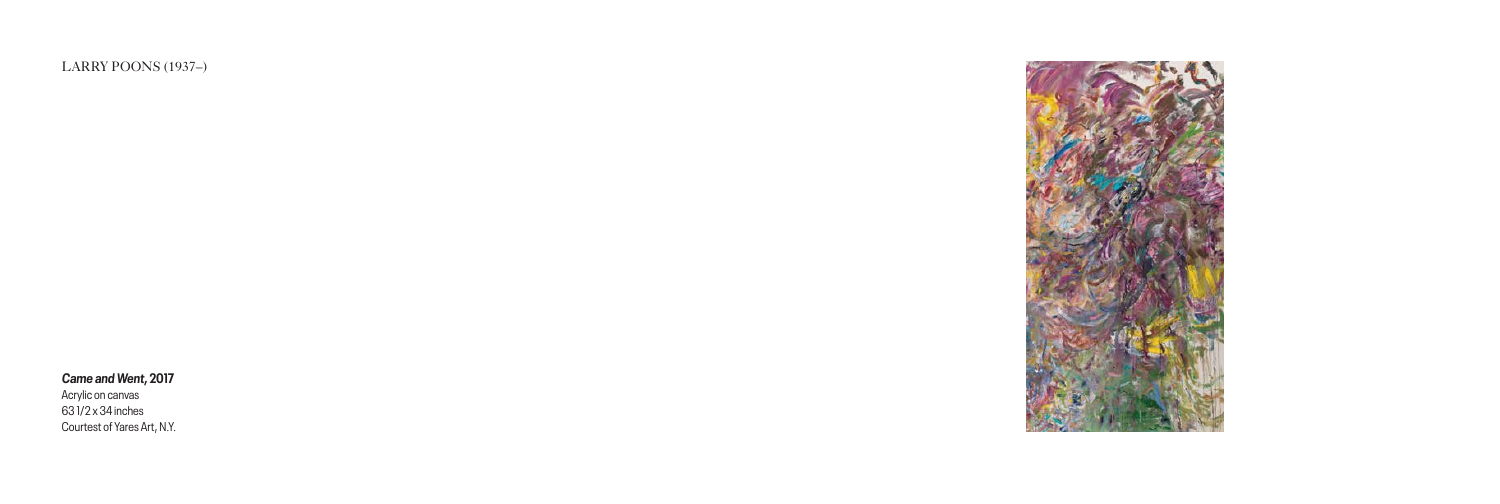PETER REGINATO (1945–)

#### **More Blues, 2018**

Enamel on canvas 60 x 48 inches Courtesy of the Artist and Findlay Gallery

![](_page_20_Picture_3.jpeg)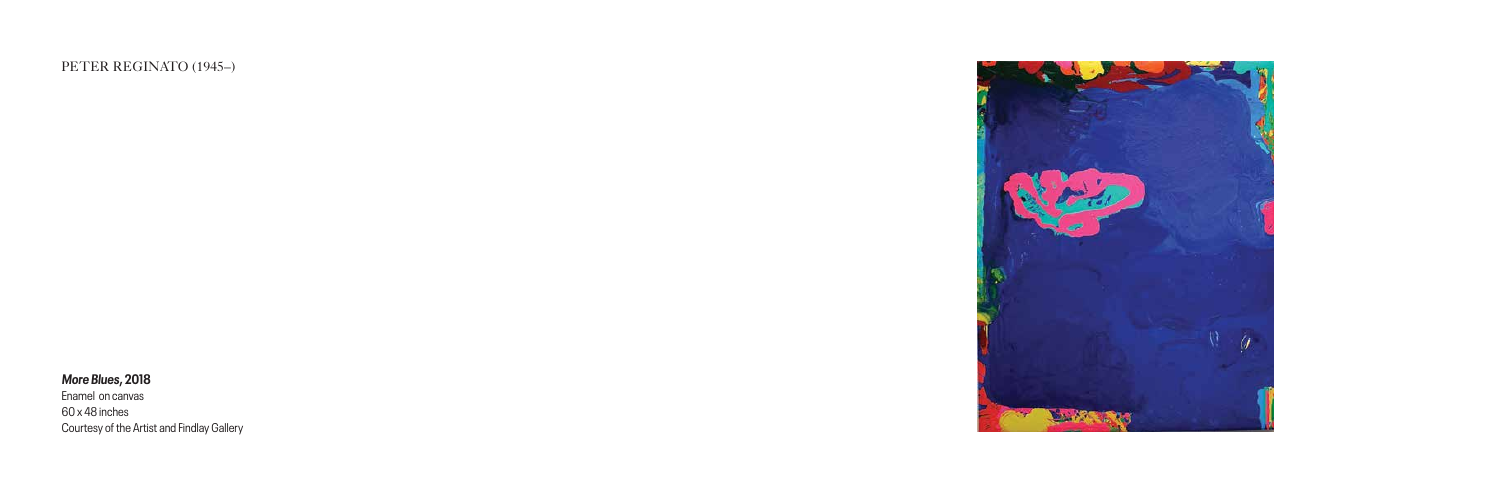ROBERT SWAIN (1940–)

**Untitled, Study for 9x9-4A, 2014**

Acrylic on canvas 36 x 36 inches Courtesy of the Artist

![](_page_21_Picture_3.jpeg)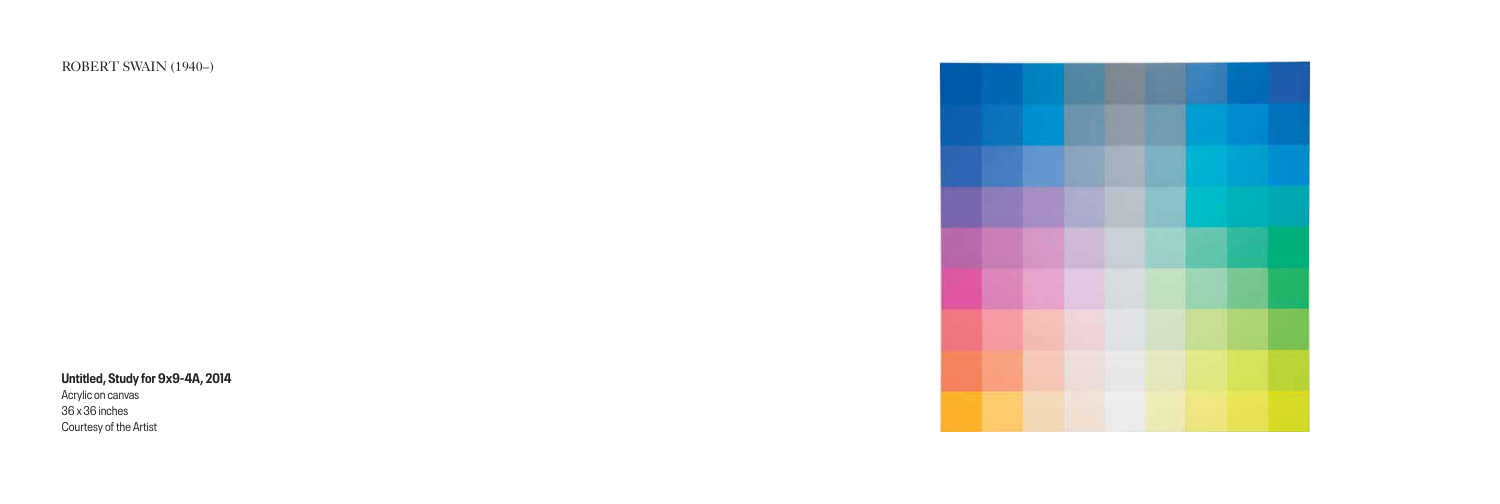ALMA THOMAS (1891–1978)

**Untitled, ca. 1971**

Acrylic on paper 12 x 9 inches Private Collection

![](_page_22_Picture_4.jpeg)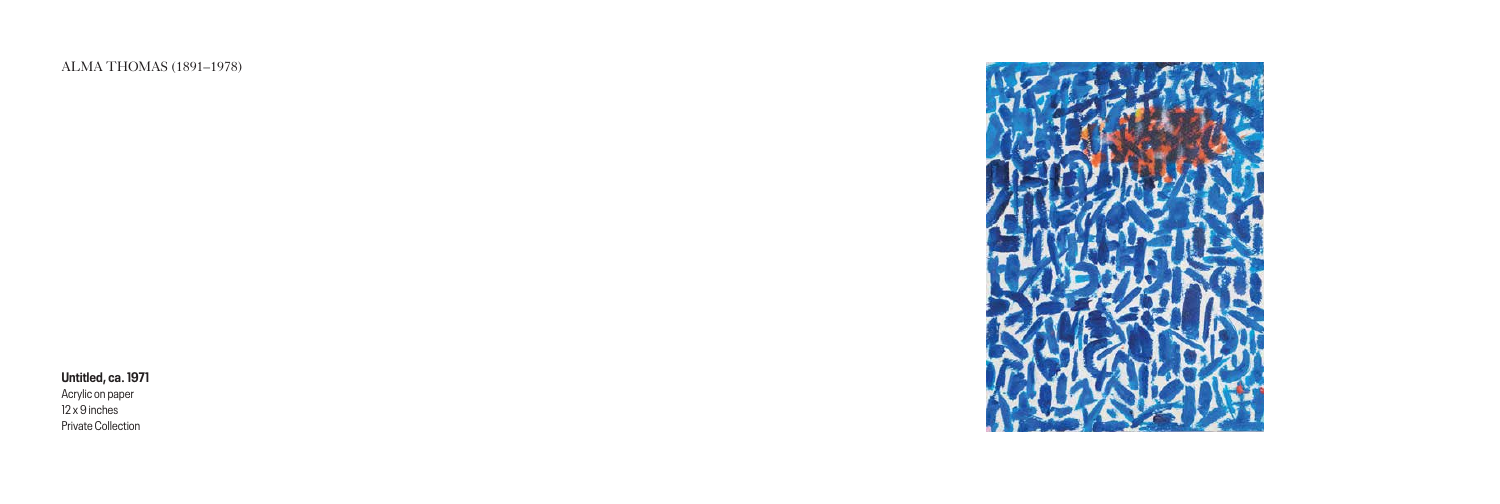THORNTON WILLIS (1936–)

#### **Downtown, 2012**

Oil on canvas 61 x 52 inches Courtesy of the Artist; Courtesy of Elizabeth Harris Gallery, N.Y.

![](_page_23_Picture_3.jpeg)